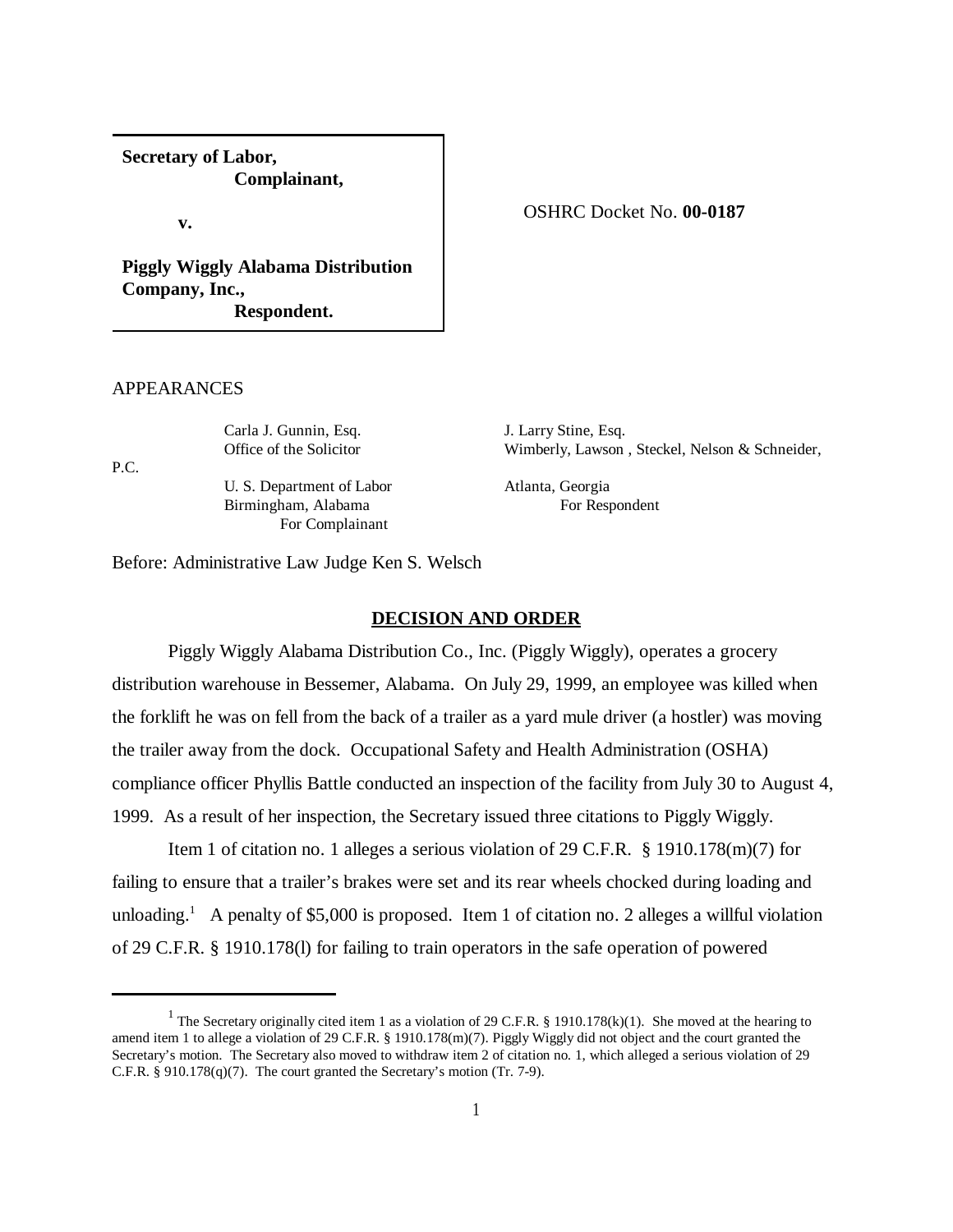industrial trucks. A penalty of \$70,000 is proposed. Item 1 of citation no. 3 alleges an otherthan-serious violation of 29 C.F.R. § 1904.2(a) for failing to complete the OSHA No. 200 forms with the required details. No penalty is proposed.

The parties stipulated to coverage and jurisdiction (Tr. 6). Piggly Wiggly denies the allegations. This case was heard on April 25 and 26, 2000, in Birmingham, Alabama. The parties have filed post-hearing briefs.

For the reasons set out below, the willful citation and the other-than-serious citation are vacated. The serious citation for failing to use wheel chocks is affirmed.

## **Background**

Piggly Wiggly operates a large grocery distribution center in Bessemer, Alabama, that serves Piggly Wiggly and other grocery stores throughout the region (Tr. 405). The center operates 24 hours a day, 7 days a week, and employs approximately 500 employees, plus an additional 60 to 70 temporary employees from Perform Staffing, a staffing agency (Tr. 239, 405).

The distribution center is a large warehouse that has a loading dock approximately 1,000 feet long with 142 doors along one side (Tr. 332-333). Different doors and sections of the interior are devoted to grocery, produce, frozen foods, and non-food items such as health and beauty aids (Tr. 332, 341). The loading dock faces a large paved yard that inclines slightly from the center toward the dock (Tr. 383). Tractor-trailers are parked at the docks for delivery and loading (Tr. 333).

Each door of the loading dock is equipped with a dock plate that is moved into position when the trailer docks to facilitate the movement of forklifts and pallet jacks into and out of the trailer (Tr. 68, 234). The dock plate is raised when a trailer is ready to be moved away from the dock. If a trailer pulls away from the dock before the dock plate has been removed, it falls, making a loud noise, approximately 115 decibels (Tr. 232-233, 382).

To move a trailer, the hostler, also known as the yard mule operator, backs a vehicle called a yard mule up underneath the front end of the trailer, making a connection with the yard mule's fifth wheel. Next, the hostler connects the air hose from the trailer to the tractor to raise it and release the brakes (Tr. 230-231). The trailer is then ready to be moved.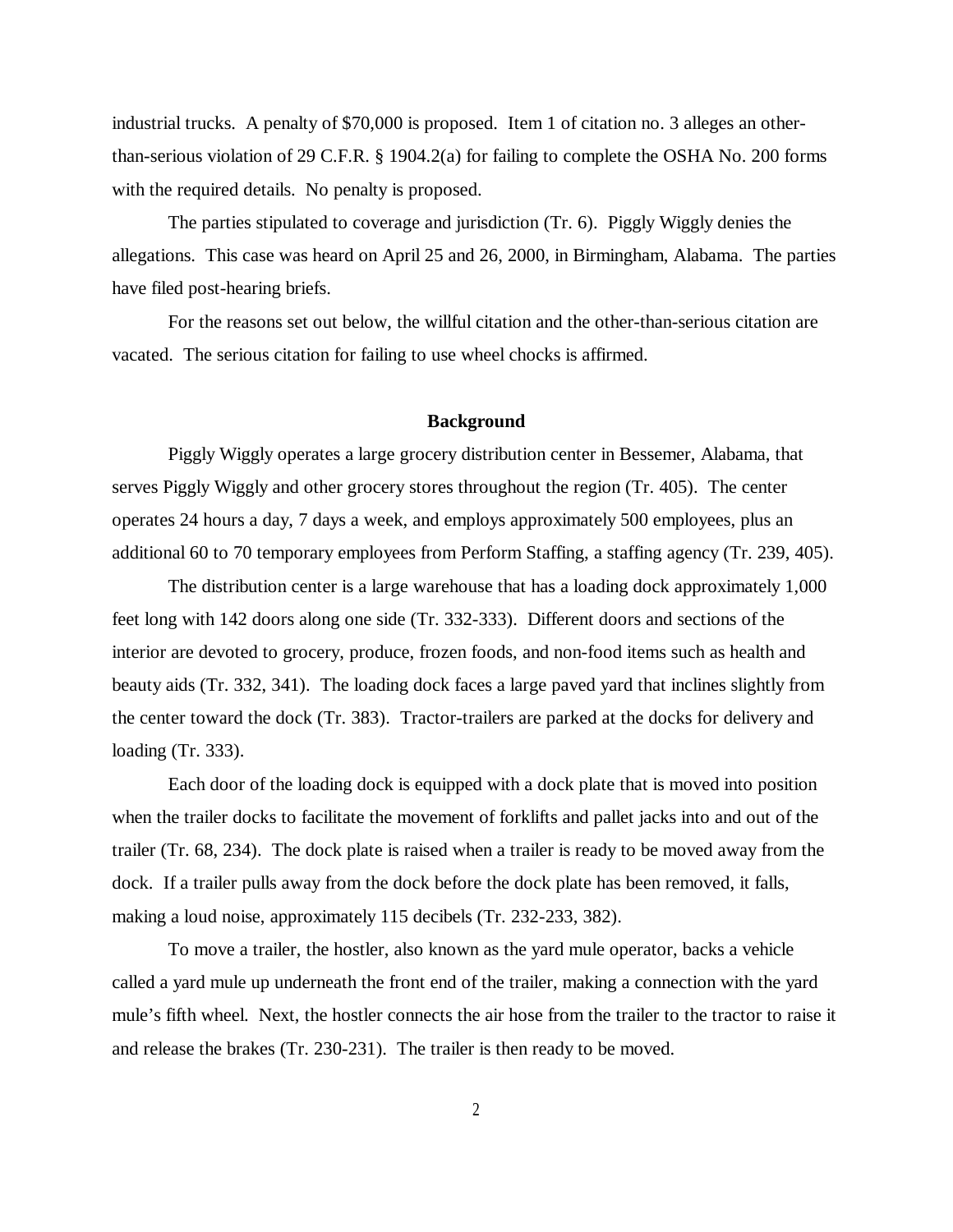Starting each day at approximately 4:00 a.m., vendors begin making deliveries of produce, frozen foods, groceries, and other merchandise (Tr. 210, 406). Employees use forklifts and pallet jacks to unload the merchandise (Tr. 165). This shift ends at approximately 12:30 p.m. (Tr. 210).

Starting about 2:00 p.m., employees called "pullers" start selecting items from the warehouse to fill orders for the stores. Employees load the merchandise into empty trailers backed up to the loading dock, according to the "wave sheet," which is a master schedule for loading. The employees continue to load the trailers throughout the night (Tr. 212-213). Once the trailers are loaded, the drivers deliver the trailers to the grocery stores, help unload the merchandise, and return to the distribution center (Tr. 310). Piggly Wiggly ships 60 to 70 tractortrailer deliveries out of the center each day (Tr. 378).

The period between the time the merchandise has been delivered and the trailers' return to the distribution center and the time when the night shift employees arrive to begin loading is known as set-up (Tr. 211, 218). During set-up, the hostler moves the empty trailers around the yard into position for loading. The hostler moves the trailers according to the wave sheet so that they will be in the proper order for loading (Tr. 227, 335). Also during the set-up period, cleaners (or trailer strippers) enter the trailers to clean them and remove damaged or returned merchandise and freezer boxes (Tr. 165-167).

On July 29, 1999, hostler Michael Akers was in the process of moving a trailer from door 142, the last door on the loading dock. Akers testified that he had backed the yard mule up to the trailer and connected the air hose to release the brakes. Akers sounded his horn and slowly pulled away. When he was approximately 105 feet away from the dock, a forklift on which employee Miles Blackman was sitting fell out of the back of the trailer. Blackman was killed in the fall (Tr. 301-302).

#### **Citation No. 1**

The Secretary has the burden of proving her case by a preponderance of the evidence.

In order to establish a violation of an occupational safety or health standard, the Secretary has the burden of proving: (a) the applicability of the cited standard, (b) the employer's noncompliance with the standard's terms, (c) employee access to the violative conditions, and (d) the employer's actual or constructive knowledge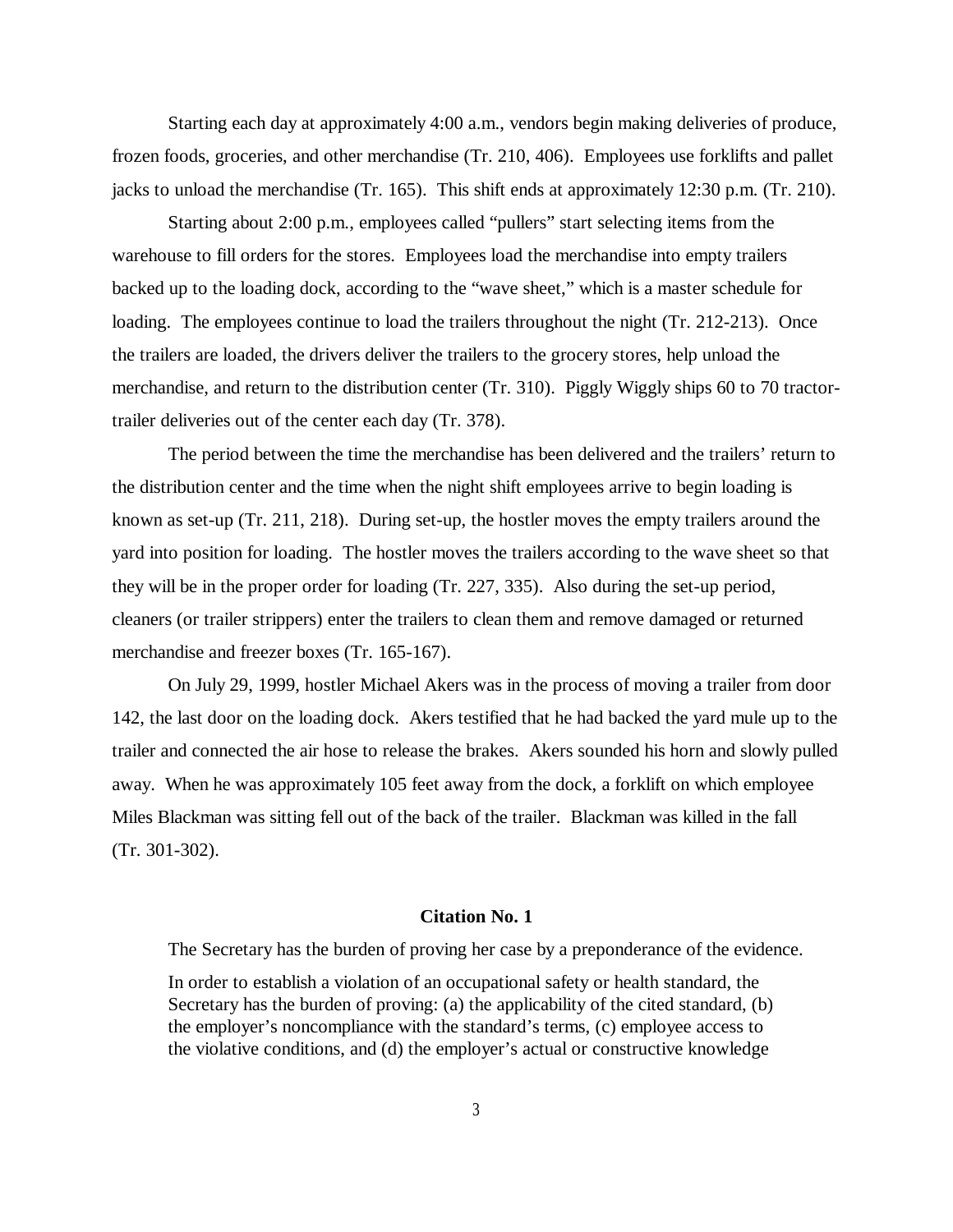of the violation (*i.e.,* the employer either knew or, with the exercise of reasonable diligence could have known, of the violative conditions).

*Atlantic Battery Co.,* 16 BNA OSHC 2131, 2138 (No. 90-1747, 1994).

## **Item 1: Alleged Serious Violation of 29 C.F.R. § 1910.178(m)(7)**

The Secretary alleges that Piggly Wiggly committed a serious violation of 29 C.F.R. § 1910.178(m)(7), which provides in pertinent part:

Brakes shall be set and wheel blocks shall be in place to prevent movement of trucks, trailers, or railroad cars while loading or unloading.

Piggly Wiggly acknowledges that the Secretary established three of the four elements of the alleged violation. The standard applies to the cited conditions. Piggly Wiggly did not have any wheel blocks available for use (Tr. 27). It was a management decision by Piggly Wiggly not to use wheel blocks. Piggly Wiggly argues, however, that the Secretary failed to establish employee exposure to a hazard because, the company asserts, there is no hazard.

Battle testified that the standard is designed to prevent "trailer creep," which occurs when the movements of powered industrial trucks entering and exiting the trailer during loading or unloading cause the trailer to move away from the dock, leaving a gap between it and the dock floor. The operator of the powered industrial truck may be unaware that the trailer has crept forward and fall into the gap (Tr. 29).

Piggly Wiggly argues that improved brake technology has eliminated the hazard of trailer creep. Director of operations Dale Reynolds testified that trailers now in use are equipped with air brakes which are run off hoses powered by the tractor engine. When a trailer is disconnected from the air hose, the trailer sinks, the brakes lock, and the trailer does not move until the air hose is reattached. Piggly Wiggly also argues that there is a slight upward incline moving away from the dock which would prevent the trailer from rolling away (Tr. 236-238).

Piggly Wiggly's argument is rejected. Once the Secretary promulgates a standard, the standard presupposes the existence of a hazard when its terms are not met. *Del-Cook Lumber Company,* 6 BNA OSHC 1362, 1365 (No. 16093, 1978). An employer is not free to disregard the requirements of a standard because it believes the standard is unnecessary. Piggly Wiggly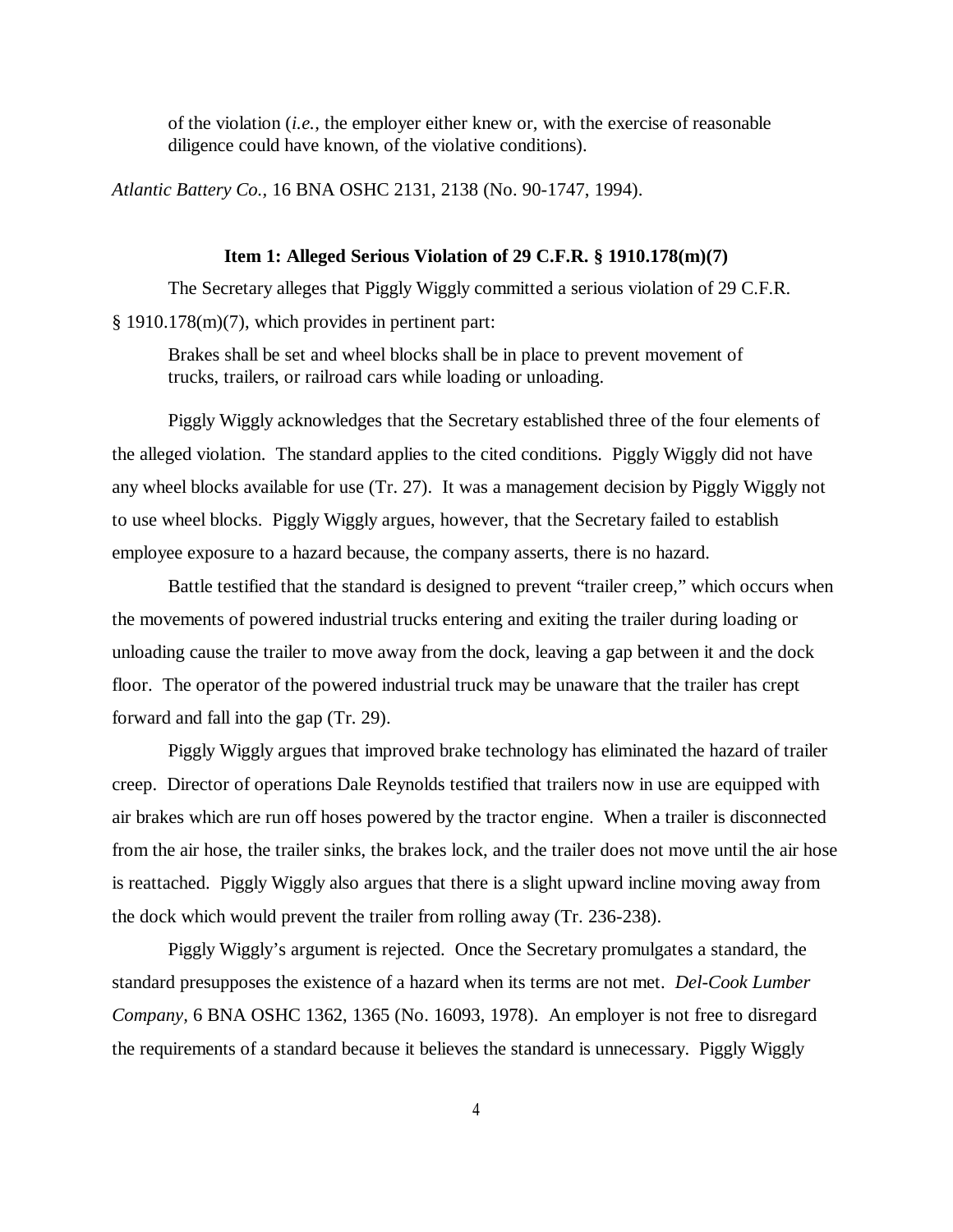adduced the testimony of its director of operations and its director of human resources in support of its position that trailer creep could not occur in its facility. These witnesses are not experts in brake technology and, as management personnel for Piggly Wiggly, they are biased. Piggly Wiggly is asking the court to question the wisdom of the standard, which the court will not do.

The Secretary has established that Piggly Wiggly violated 29 C.F.R. § 1910.178(m)(7). The violation is alleged as serious. Piggly Wiggly argues that if a violation is found, it should be classified as other-than-serious.

In order to establish that a violation is "serious" under  $\S 17(k)$  of the Act, the Secretary must establish that there is a substantial probability of death or serious physical harm that could result from the cited condition. In determining substantial probability, the Secretary must show that an accident is possible and the result of the accident would likely be death or serious physical harm. The likelihood of the accident is not an issue. *Spancrete Northeast, Inc.,* 15 BNA OSHC 1020, 1024 (No. 86-521, 1991).

In its brief, Piggly Wiggly states, "[I]mproved brake technology effectively eliminated the hazard of trailers moving during loading and unloading" (Piggly Wiggly's brief, p.11). Approximately one month before Blackman's death in the instant case, a forklift operator working at a distribution center in Florida was crushed to death when his forklift fell into the gap created when the trailer he was unloading crept forward. The truck and trailer were conventional models. *Michaels Stores, Inc.,* OSHRC Docket No. 99-1322 (ALJ Spies, July 17, 2000). The facts differ in that the trailer in *Michaels* was still attached to the truck, but it remains an example of a trailer equipped with a modern braking system that crept forward during unloading. An accident resulting from trailer creep is a possibility, and the likely result of such an accident is death by crushing. The violation is properly classified as serious.

# **Citation No. 2 Item 1: Alleged Willful Violation of 29 C.F.R. § 1910.178(l)**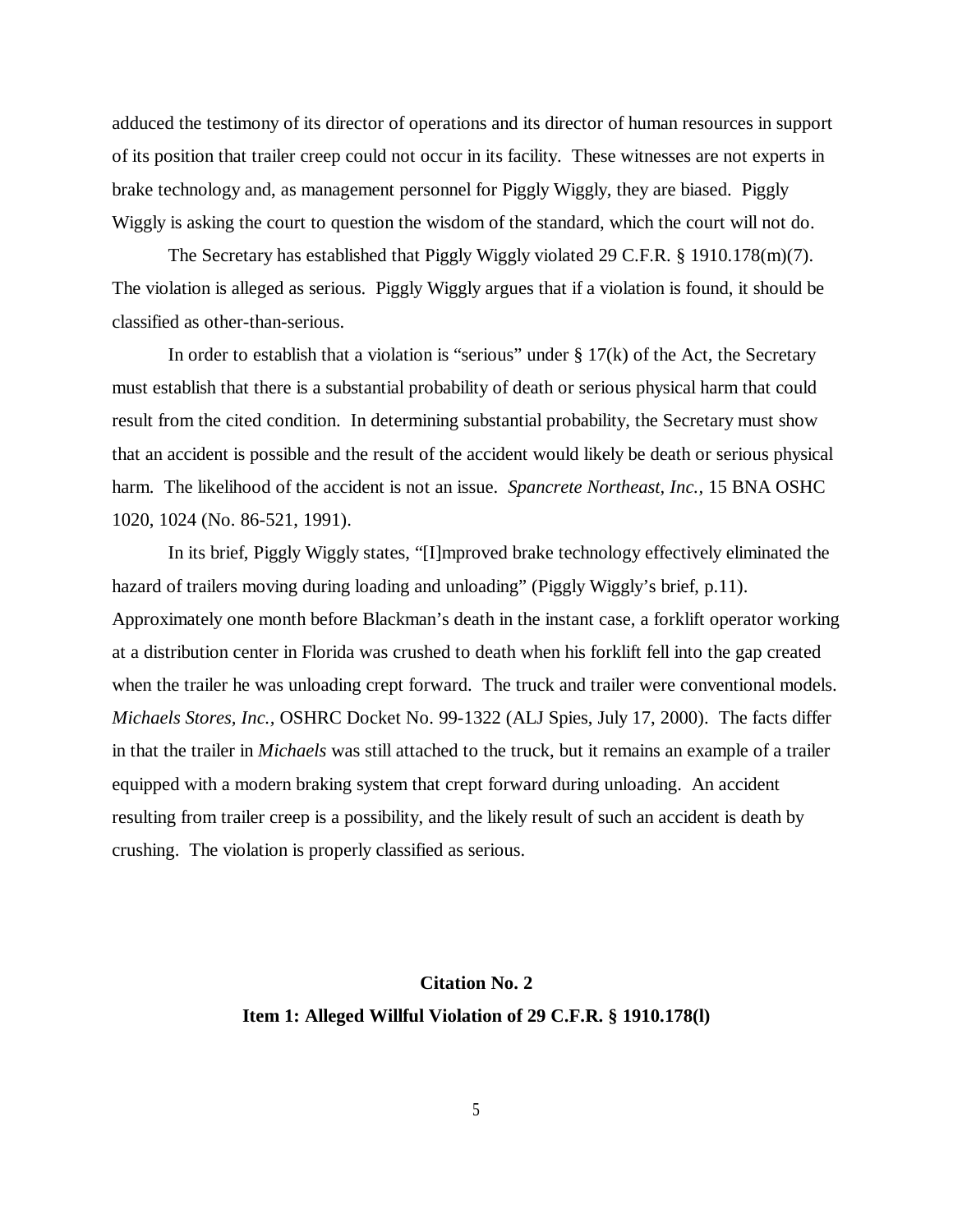The Secretary alleges that Piggly Wiggly committed a willful violation of 29 C.F.R.

§ 1910.178(l), which provides:

Only trained and authorized operators shall be permitted to operate a powered industrial truck. Methods shall be devised to train operators in the safe operation of powered industrial trucks.

The citation states:

On or about 7/29/99 the employer did not devise methods to insure that employees operating powered industrial trucks, such as yard mules and forklifts, were trained in safe operating methods. Employees were exposed to [sic] struck by and crushing hazards while operating fork trucks inside a container trailer that was subject to being moved with little or no notice to workers. Yard mule operators routinely move container trailers without checking to insure that other employees have finished fork truck activities within the trailer.

Although the standard addresses training, the Secretary attempted to establish her case by proving Piggly Wiggly's safety procedures were inadequate. In her brief she states, "It is the Secretary's position that there was not a safe operating procedure in place related to the movement of the yard mule while employees who were operating powered industrial trucks were loading and unloading the trailers" (Secretary's brief, p.5).

Until approximately two months before the accident, the hostler would prepare to move a trailer by backing the yard mule up under the trailer and connecting the trailer to the fifth wheel of the yard mule. The hostler would connect the air hose to raise the trailer and release the brakes. The hostler would then pull away from the dock and move the trailer to another location.

In May of 1999, Piggly Wiggly added two new steps to the procedure. Now after the hostler connected the air hose, he would honk his horn, wait a few seconds, and then pull away slowly. He was also to listen for the sound of the dock plate falling. Honking the horn was meant to alert any employee still in the trailer that it would be moving in a few seconds. Listening for the dock plate to drop was meant to alert the hostler that someone might still be in the trailer as it was moving away from the dock (Tr. 244-245).

The Secretary argues that these procedures were insufficient to ensure that an employee was not in the trailer as it pulled away. Honking was inadequate because the compressor running in the refrigerated trucks effectively drowned out the sound of the horn for anyone who was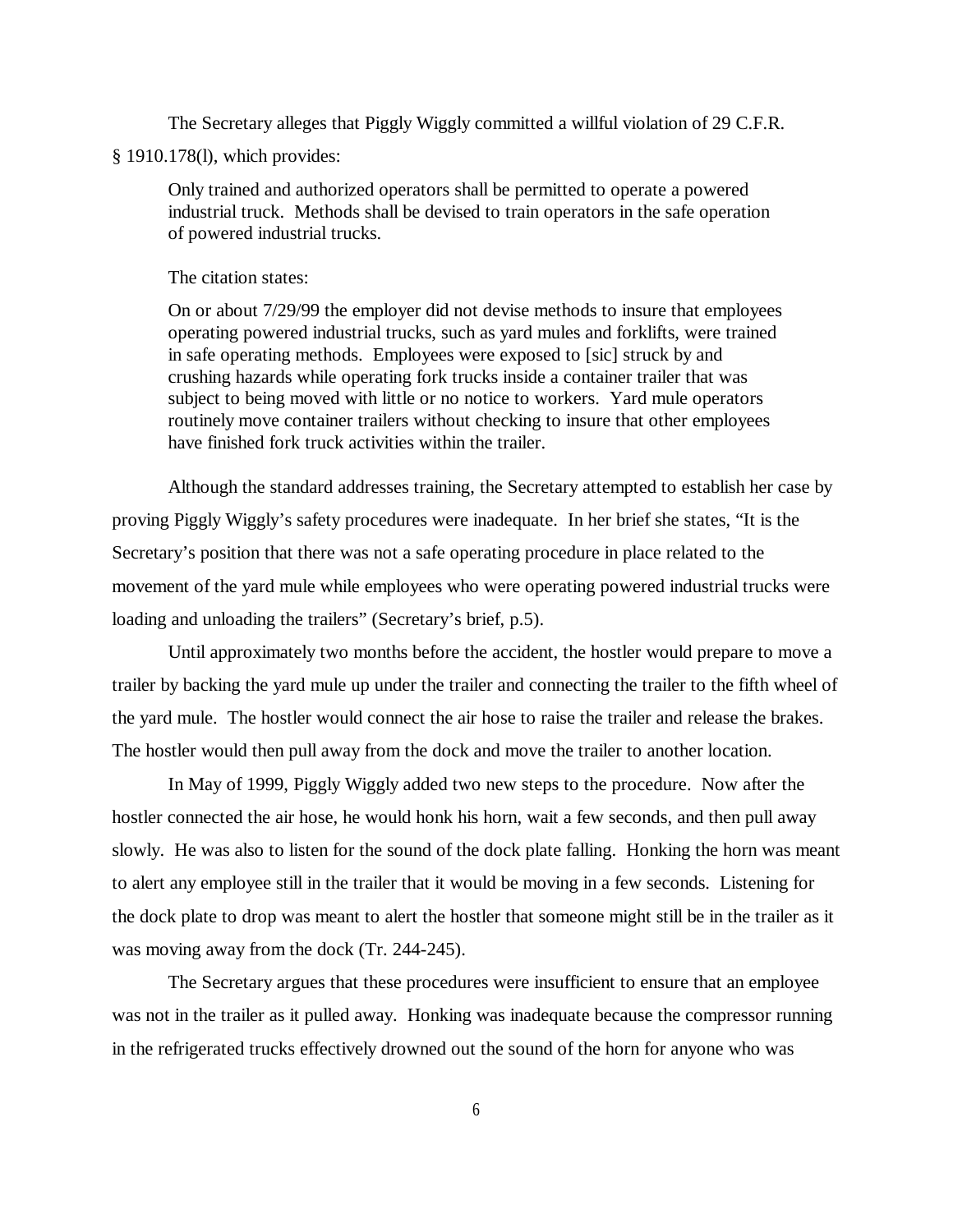inside the trailer. Having the hostler listen for the dock plate to drop was inadequate because the center is so loud there is no guarantee that the hostler would hear it. In fact, the dock plate had not been raised when Akers pulled away with the trailer that Blackman was in. The dock plate fell to the yard floor, but Akers failed to hear it.

The problem for the Secretary is that the cited standard addresses training, yet her evidence and argument focus on the adequacy of procedures. She states in her brief (p. 5):

In order to comply with this standard, the first thing that is necessary is that there is an effective safe procedure in place regarding operation of the powered industrial trucks. Part of the safe operation of the powered industrial trucks is the movement of these trucks without anyone being injured in the process.

The court disagrees. The issue of whether Piggly Wiggly had adequate safe procedures is a separate issue from whether Piggly Wiggly trained its employees in these procedures. The record establishes that the hostler was trained to sound the horn and listen for the dock plate, and the forklift drivers were trained to listen for the horn (Tr. 314, 318, 437-438).

The cited training standard does not apply to the cited conditions. Item 1 is vacated.

## **Citation No. 3**

## **Item 1: Alleged Other-than-Serious Violation of 29 C.F.R. § 1904.2(a)**

The Secretary alleges that Piggly Wiggly committed an other-than-serious violation of 29 C.F.R.  $\S$  1904.2(a), which provides:

Each employer shall, except as provided in paragraph (b) of this section, (1) maintain in each establishment a log and summary of all recordable occupational injuries and illnesses for that establishment; and (2) enter each recordable injury and illness on the log and summary as early as practicable but no later than 6 working days after receiving information that a recordable injury or illness has occurred.

Battle reviewed Piggly Wiggly's OSHA 200 logs for 1997, 1998, and 1999, and determined that there was no listing of any of the Power Staffing temporary employees (Exh. C-2; Tr. 59-60). Piggly Wiggly does not dispute that no temporary employees are listed, but argues that it is Power Staffing's responsibility to record its employees' illnesses and injuries in its own OSHA 200 logs.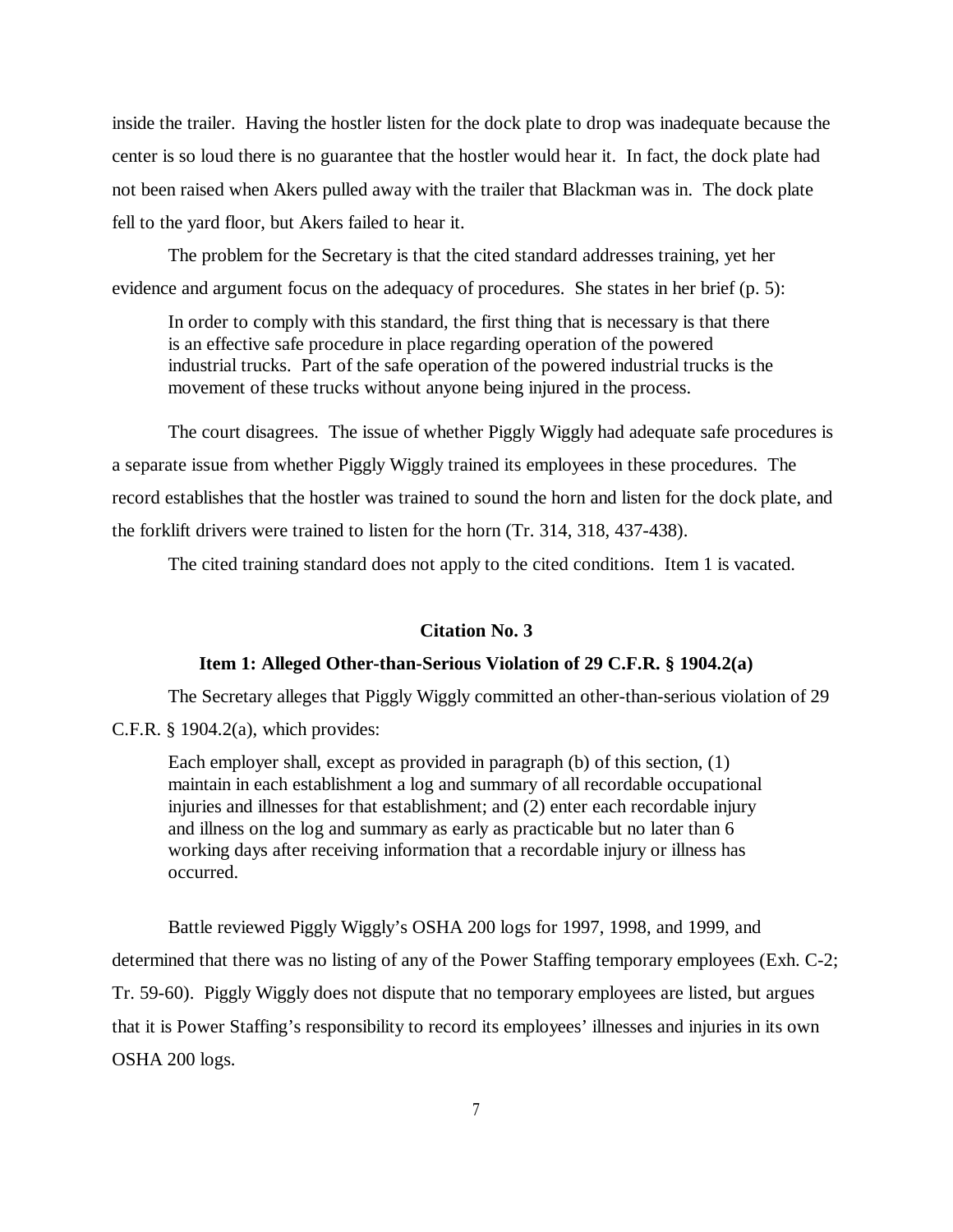The Secretary has failed to prove a violation of the cited standard. She presented no evidence that any temporary employee actually suffered a recordable injury or illness during the three years she reviewed. The only temporary employee the record establishes as being injured during that time is the decedent, Miles Blackman. Blackman was killed on Thursday, July 29, 1999. Battle began her investigation of the fatality on July 30 and ended it on August 4, 1999. Piggly Wiggly had 6 working days, until August 5, to record the fatality in its OSHA 200 log. The failure to record Blackman's death cannot be the basis for the cited item. The Secretary has failed to adduce evidence of any other injury or illness of a temporary employee. Item 1 is vacated.

## **Penalty Determination**

The Commission is the final arbiter of penalties in all contested cases. In determining an appropriate penalty, the Commission is required to consider the size of the employer's business, history of previous violations, the employer's good faith, and the gravity of the violation. Gravity is the principal factor to be considered.

Piggly Wiggly employs approximately 500 employees. The Secretary presented no evidence regarding Piggly Wiggly's OSHA history or its good faith (Tr. 31).

The gravity of item 1 of citation no. 1 is high. The failure to ensure that a trailer's wheels are blocked increases the likelihood that an accident will occur. The results of a powered industrial truck falling between a moving trailer and the dock are almost always severe. A penalty of \$5,000.00 is appropriate.

# **FINDINGS OF FACT AND CONCLUSIONS OF LAW**

The foregoing decision constitutes the findings of fact and conclusions of law in accordance with Rule 52(a) of the Federal Rules of Civil Procedure.

#### **ORDER**

Based upon the foregoing decision, it is ORDERED that: